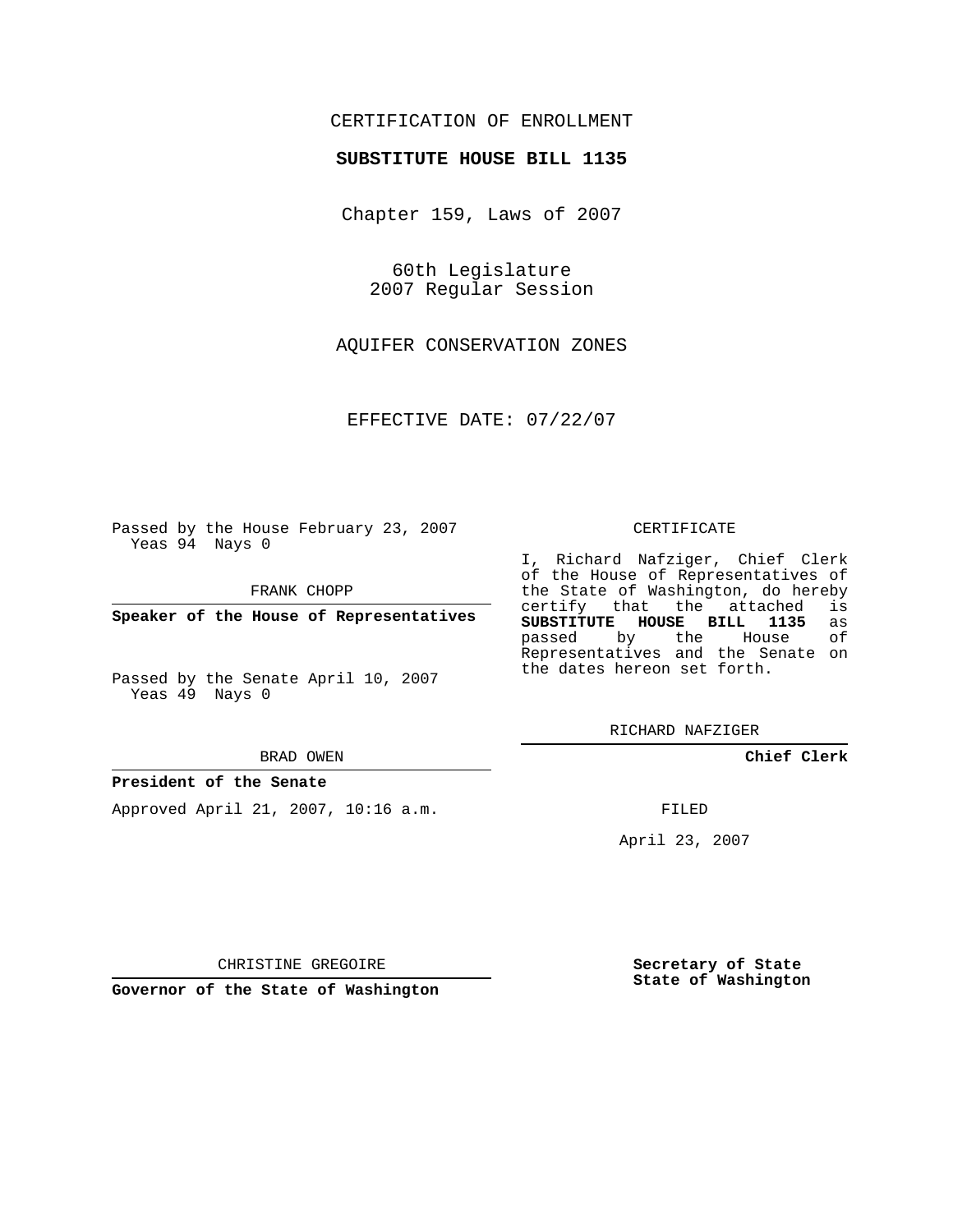# **SUBSTITUTE HOUSE BILL 1135** \_\_\_\_\_\_\_\_\_\_\_\_\_\_\_\_\_\_\_\_\_\_\_\_\_\_\_\_\_\_\_\_\_\_\_\_\_\_\_\_\_\_\_\_\_

\_\_\_\_\_\_\_\_\_\_\_\_\_\_\_\_\_\_\_\_\_\_\_\_\_\_\_\_\_\_\_\_\_\_\_\_\_\_\_\_\_\_\_\_\_

Passed Legislature - 2007 Regular Session

# **State of Washington 60th Legislature 2007 Regular Session**

**By** House Committee on Local Government (originally sponsored by Representatives Appleton, Rolfes, Lantz, Seaquist and Clibborn)

READ FIRST TIME 02/13/07.

 AN ACT Relating to aquifer conservation zones in qualifying island cities without access to potable water sources outside their jurisdiction; and adding a new section to chapter 36.70A RCW.

BE IT ENACTED BY THE LEGISLATURE OF THE STATE OF WASHINGTON:

 NEW SECTION. **Sec. 1.** A new section is added to chapter 36.70A RCW to read as follows:

 (1) Any city coterminous with, and comprised only of, an island that relies solely on groundwater aquifers for its potable water source and does not have reasonable access to a potable water source outside its jurisdiction may designate one or more aquifer conservation zones. Aquifer conservation zones may only be designated for the purpose

of conserving and protecting potable water sources.

 (2) Aquifer conservation zones may not be considered critical areas under this chapter except to the extent that specific areas located within aquifer conservation zones qualify for critical area designation and have been designated as such under RCW 36.70A.060(2).

 (3) Any city may consider whether an area is within an aquifer conservation zone when determining the residential density of that